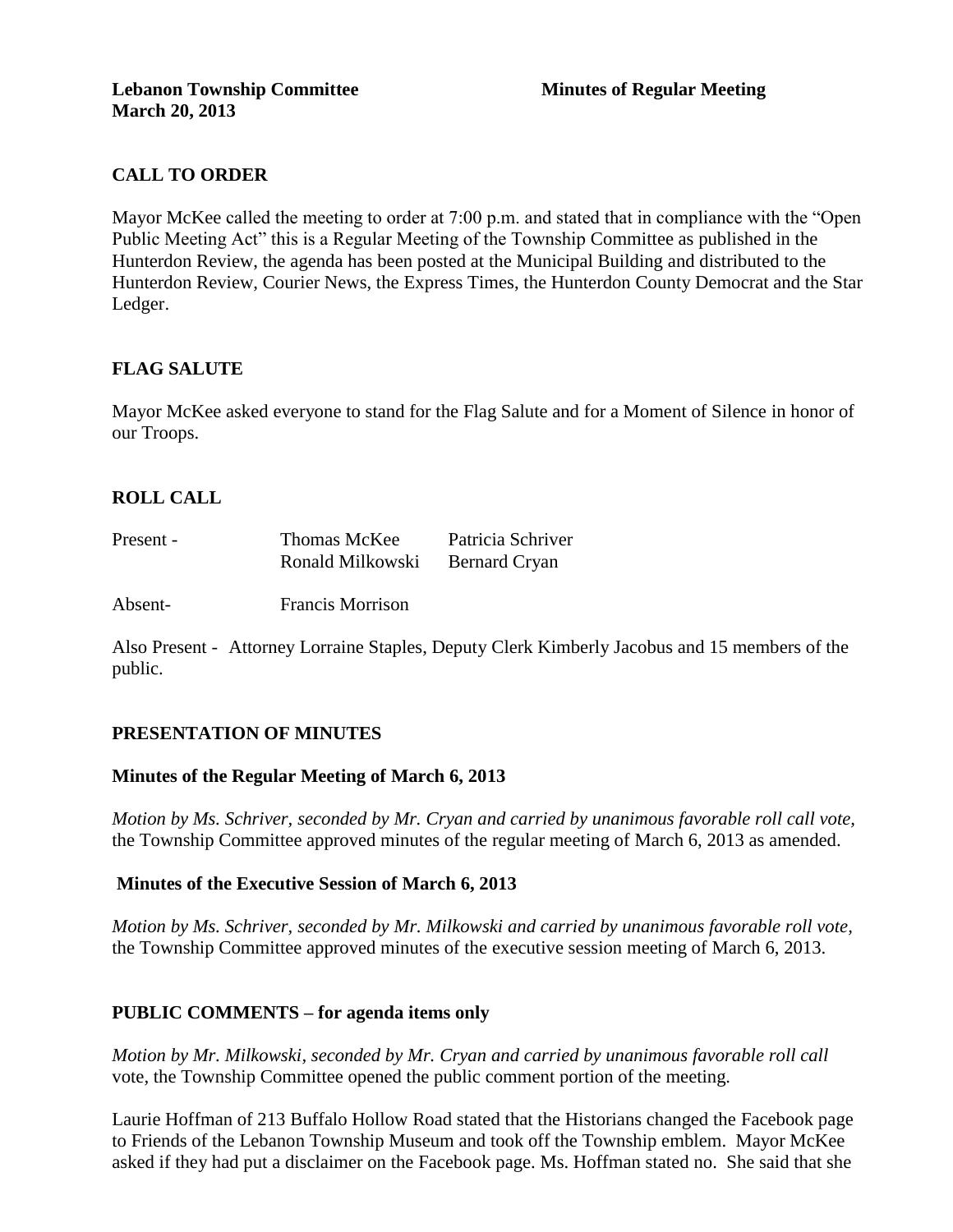LTCM 3/20/2013 Page 2 of 19

thought that they were going to discuss the request to have a Facebook page at the next meeting. Mayor McKee stated that the Committee would table the discussion requesting a Facebook page until then. Ms. Hoffman questioned why the Committee was delaying the budget. Mr. Della Pia explain that the budget was suppose to be introduced statutorily by March 15, since it is being introduced 5 days late, it is required to be introduced by resolution.

Francis Russ Monahan, former member of the Lebanon Township Rescue Squad, asked if the Committee would please consider putting the old Rescue Squad building back into emergency services. That is what it was built for.

Anthony Casale, Bunnvale Road asked what the amendments were to Ordinance 2013-05. He stated that he did not remember any discussion at the Planning Board meeting about an amendment. Mr. Casale wanted to know where the Township stood with the Co-Locator agreement, was it ready for signing or is there a draft proposal. Mr. Casale feels that regarding the Rescue Squad Building, the Fire Company should have the bays for the ambulances. Mr. Casale asked when the Comcast Cable Franchise needs to be signed. Mayor McKee stated April 2014. Mr. Casale stated that he knew of people who had worked on a citizen group for a cable franchise agreement. Mr. Casale also asked what the criteria was for the Historians to have a Facebook page.

*Motion by Mr. Milkowski, seconded by Ms. Schriver and carried by unanimous favorable roll call*  vote*,* the Township Committee closed the public comment portion of the meeting.

## **ORDINANCES -Introduction**

*Motion by Ms. Schriver, seconded by Mr. Milkowski and carried by unanimous favorable roll call*  vote, the Township Committee introduced Ordinance 2013-04 as entitled below.

## **ORDINANCE NO. 2013-04 TOWNSHIP OF LEBANON COUNTY OF HUNTERDON STATE OF NEW JERSEY AN ORDINANCE TO PETITION THE HIGHLANDS COUNCIL FOR PLAN CONFORMANCE FOR THE PLANNING AREA**

Public Hearing to be held on April 3, 2013

*Motion by Ms. Schriver, seconded by Mr. Cryan and carried by favorable roll call vote, the*  Township Committee tabled Ordinance 2013-05 to return it to the Planning Board for clarification. Ayes: Schriver, McKee, Cryan Abstain: Milkowski

> **ORDINANCE NO. 2013-05 TOWNSHIP OF LEBANON COUNTY OF HUNTERDON STATE OF NEW JERSEY AN ORDINANCE TO REVISE, AMEND AND SUPPLEMENT**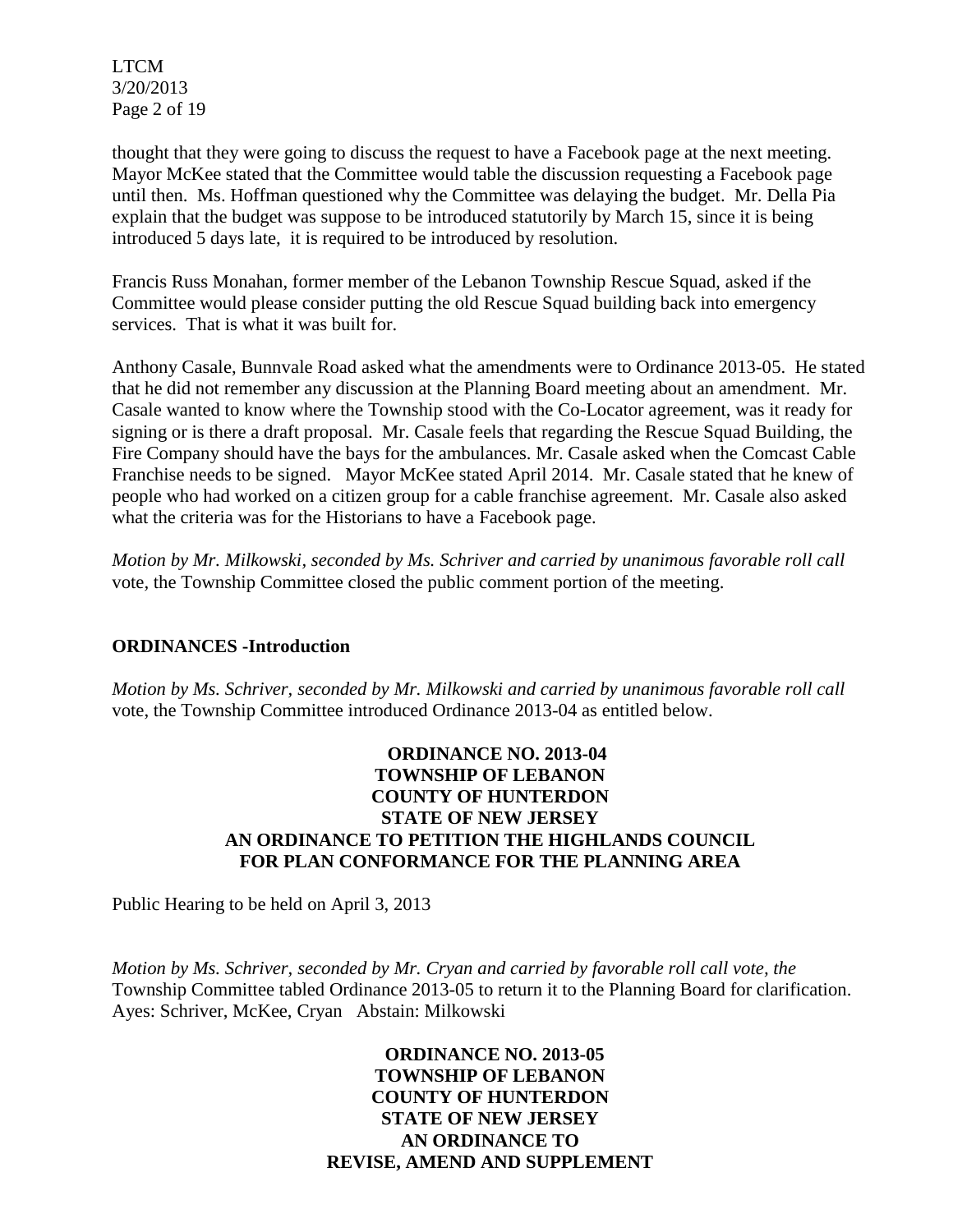LTCM 3/20/2013 Page 3 of 19

### **THE CODE OF THE TOWNSHIP OF LEBANON CHAPTER 110, TITLED "AFFORDABLE HOUSING", SPECIFICALLY SECTION 110-3, TITLED "RESIDENTIAL DEVELOPMENT FEES", SECTION 110-5, TITLED "ELIGIBLE EXACTION, INELIGIBLE EXACTION AND EXEMPTIONS", AND SECTION 110-10, TITLED "DEFINITIONS"**

### **RESOLUTIONS**

#### **Resolution No. 39-2013 – Redemption of Tax Sale Certificate**

*Motion by Ms. Schriver, seconded by Mr. Cryan and carried by unanimous favorable roll call vote,* the Township Committee approved Resolution No. 39-2013 as written below.

### **TOWNSHIP OF LEBANON COUNTY OF HUNTERDON STATE OF NEW JERSEY RESOLUTION NO. 39-2013 REDEMPTION OF TAX SALE CERTIFICATE**

**WHEREAS** the Tax Collector did sell a Tax Sale Certificate #201105 on October 26, 2011 to Stella Lasher, and,

**WHEREAS** the amount of \$11,119.10 has been collected from Closing Partner LLC, for the Barbara Cameron Estate owner for this property, known as Block 27, Lot 2, 16 Boulder Field Road, Lebanon Township for the redemption of Tax Sale Certificate #201105,

**THEREFORE BE IT RESOLVED** that the Treasurer be authorized to prepare and the Mayor, Treasurer and Clerk be authorized to sign a check in the amount of \$11,119.10 and that this check be mailed to:

> Stella Lasher PO Box 83 Milltown, NJ 08850

#### **Resolution No. 40-2013 - Redemption of Tax Sale Certificate**

*Motion by Mr. Cryan, seconded by Ms. Schriver and carried by unanimous favorable roll call vote*, the Township Committee approved Resolution No. 40-2013 as written below.

## **TOWNSHIP OF LEBANON COUNTY OF HUNTERDON STATE OF NEW JERSEY RESOLUTION NO. 40-2013 REDEMPTION OF TAX SALE CERTIFICATE**

**WHEREAS** the Tax Collector did sell a Tax Sale Certificate #201001 on October 15, 2010 to US Bank Cust for CCTS Capital LLC, and,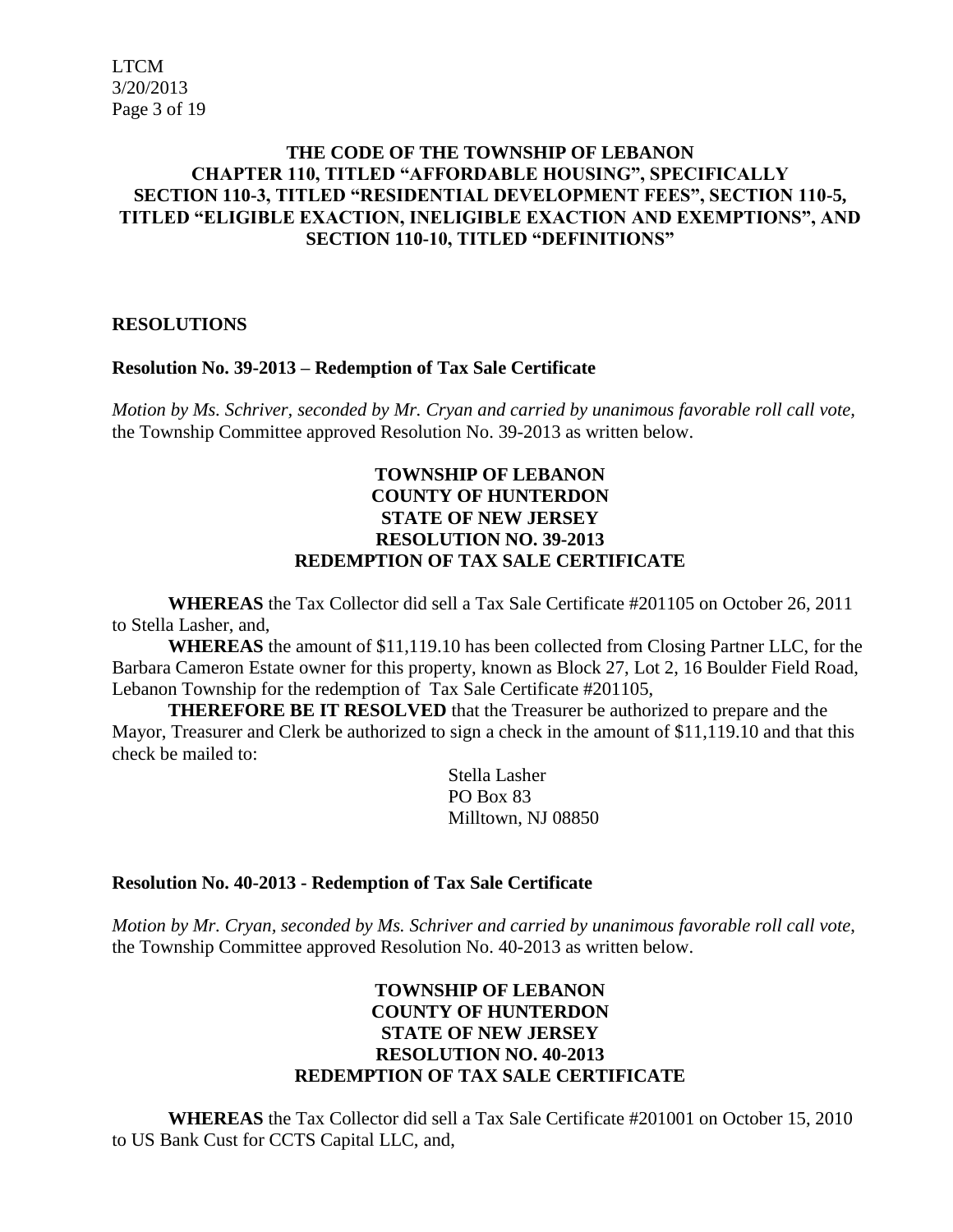LTCM 3/20/2013 Page 4 of 19

**WHEREAS** the amount of \$33,023.10 has been collected from Jacqueline Lance, for redemption of this lien on this property, known as Block 24, Lot 7, 74-76 Bunnvale Road, Lebanon Township for the redemption of Tax Sale Certificate #201001,

**THEREFORE BE IT RESOLVED** that the Treasurer be authorized to prepare and the Mayor, Treasurer and Clerk be authorized to sign a check in the amount of \$33,023.10 and,

**THEREFORE BE IT FURTHER RESOLVED** that the Treasurer be authorized to prepare and the Mayor, Treasurer and Clerk be authorized to sign a check in the amount of \$10,000.00 for the premium paid for Tax Sale Certificate #201001, and that these checks be mailed to the lienholder:

> US Bank Cust for CCTS Capital 2 Liberty Place-Suite 1950 Philadelphia PA 19102

#### **Resolution No. 41-2013 - Opposing S2364/A3553 Early Voting**

*Motion by Ms. Schriver, seconded by Mr. Cryan and carried by unanimous favorable roll call vote,* the Township Committee approved Resolution No. 41-2013 as written below.

### **TOWNSHIP OF LEBANON COUNTY OF HUNTERDON STATE OF NEW JERSEY TOWNSHIP OF LEBANON RESOLUTION 41-2013**

### **RESOLUTION OPPOSING S2364/A3553**

**WHEREAS,** Senate Bill S-2364 and Assembly Bill A3553 propose to create a system of early voting in the State of New Jersey; and

**WHEREAS**, the goal of accommodating voters in pursuit of greater participation in the democratic process is a worthy goal; and

**WHEREAS**, these bills would in reality increase workloads, add more costs to the election process, and ultimately serve to confuse voters more that it would accommodate their needs; and

**WHEREAS**, these bills would require for each primary and general election a public facility, except a public school, located in each municipality in an area of a high concentration of population to be open and available to registered voters starting 15 days before an election for early polling, possibly conflicting with if not pushing other important uses for these buildings, causing inconvenience to residents; and

**WHEREAS**, these bills require retraining of poll workers and dramatically increased hours, as well as chain of custody requirements to protect the voting process, despite the fact that recruiting and training polls workers is already a difficult process; and

**WHEREAS**, these bills would increase costs to municipalities, including overtime pay for workers; and

**WHEREAS**, although these bills allow municipalities to request reimbursement for extra costs and provide an appropriation, the appropriation does not outline a specific amount nor dedicated funding, only that which the State Treasurer and the Director of the Division of Budget and Accounting deem necessary, and they do not outline the procedure for a municipality whose reimbursement request is denied; and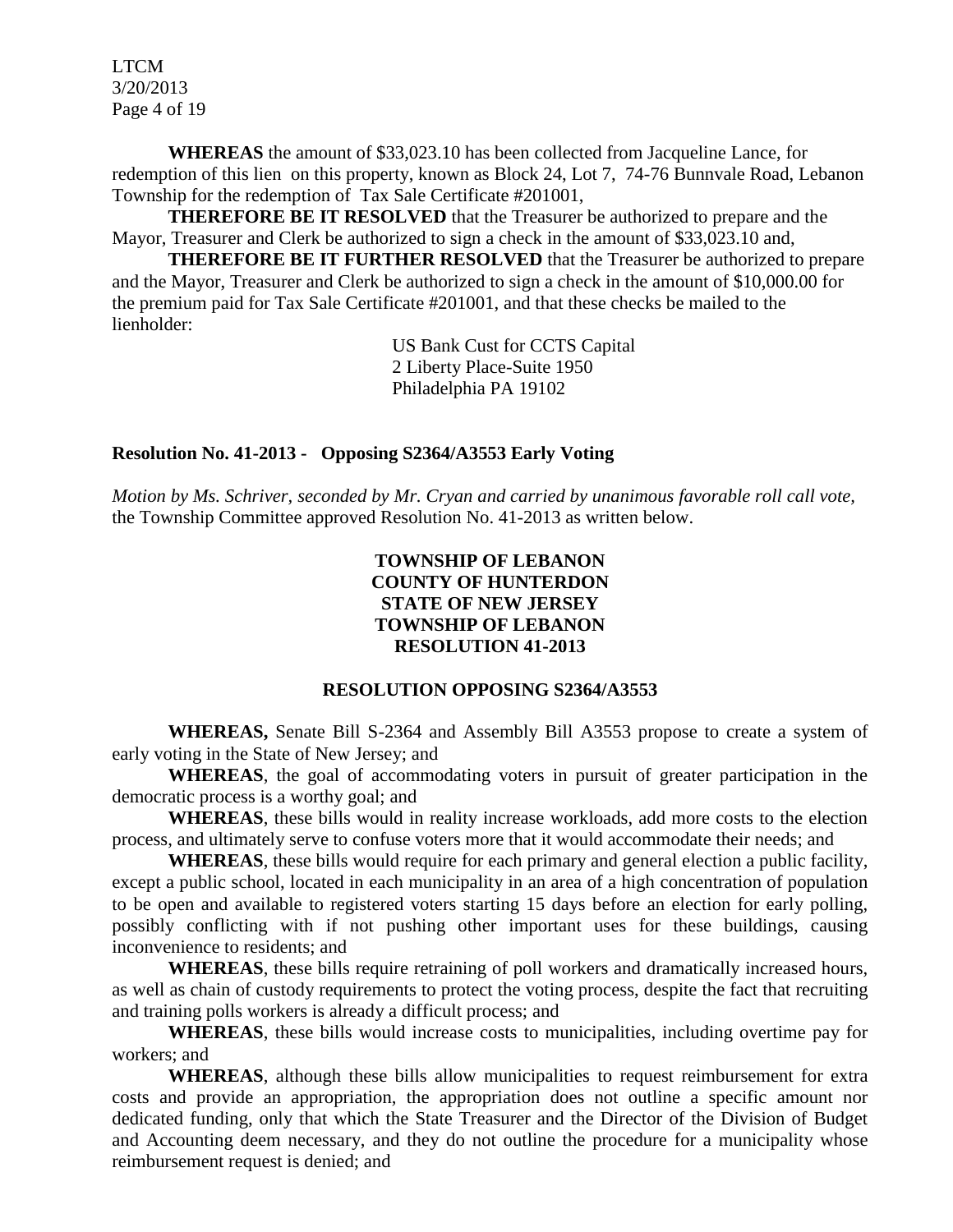LTCM 3/20/2013 Page 5 of 19

**WHEREAS,** the opportunity for "Early Voting" already exists in the State of New Jersey through the Vote by Mail ballot process.

**NOW, THEREFORE, BE IT RESILVED** the governing body of the Township of Lebanon in the County of Hunterdon does hereby oppose S2364 and A3553; and

**BE IT FURTHER RESOLVED,** the governing body of the Township of Lebanon does hereby call upon its representatives in the State Legislature to oppose the adoption of this bill; and

**BE IT FURTHER RESOLVED**, that a copy of this Resolution shall be sent to the Office of the Governor, Senate President Sweeney, Senators Gill and Whelan, sponsors of S2364, Speaker Oliver, Assemblymen Wisniewski, Diegnan, Benson, Conaway, and Coughlin, sponsors of A3553, our State Senator and Assembly representatives, the County Board of Elections and the New Jersey League of Municipalities.

### **2013 BUDGET INTRODUCTION**

### **Resolution No. 42-2013 - Delay in Budget Introduction**

*Motion by Mr. Cryan, seconded by Mr. Milkowski and carried by unanimous favorable roll call*  vote*,* the Township Committee approved Resolution No. 42-2013 as written below.

## **TOWNSHIP OF LEBANON COUNTY OF HUNTERDON STATE OF NEW JERSEY RESOLUTION NO. 42-2013**

### **Delay in Budget Introduction**

**WHEREAS**, under provisions of N.J.S.A.40A:4-5, a municipality shall introduce the Local Municipal Budget no later than March 15 of the fiscal year; and,

**WHEREAS**, the Township of Lebanon has delayed the introduction of the 2013 Municipal Budget past the statutory deadline; and,

**NOW, THEREFORE BE IT RESOLVED**, by the Township Committee of the Township of Lebanon, Hunterdon County, New Jersey, that the Township of Lebanon hereby petitions the Director of the Division of Local Government Services to allow a delayed introduction of the 2013 Lebanon Township Municipal Budget; and,

**BE IT FURTHER RESOLVED** that a certified copy of this Resolution shall be forwarded to the Director of the Division of Local Government Services, 101 South Broad Street, P.O. Box 803, Trenton, New Jersey 08625-0803.

## **Resolution No. 43-2013- Special Item of Revenue~ Clean Communities Program-2013 Drunk Driving Enforcement Grant- Prior Year Unapprop.**

*Motion by Mr. Milkowski, seconded by Ms. Schriver and carried by unanimous favorable roll call*  vote, the Township Committee approved Resolution No. 43-2013 as written below.

### **TOWNSHIP OF LEBANON COUNTY OF HUNTERDON**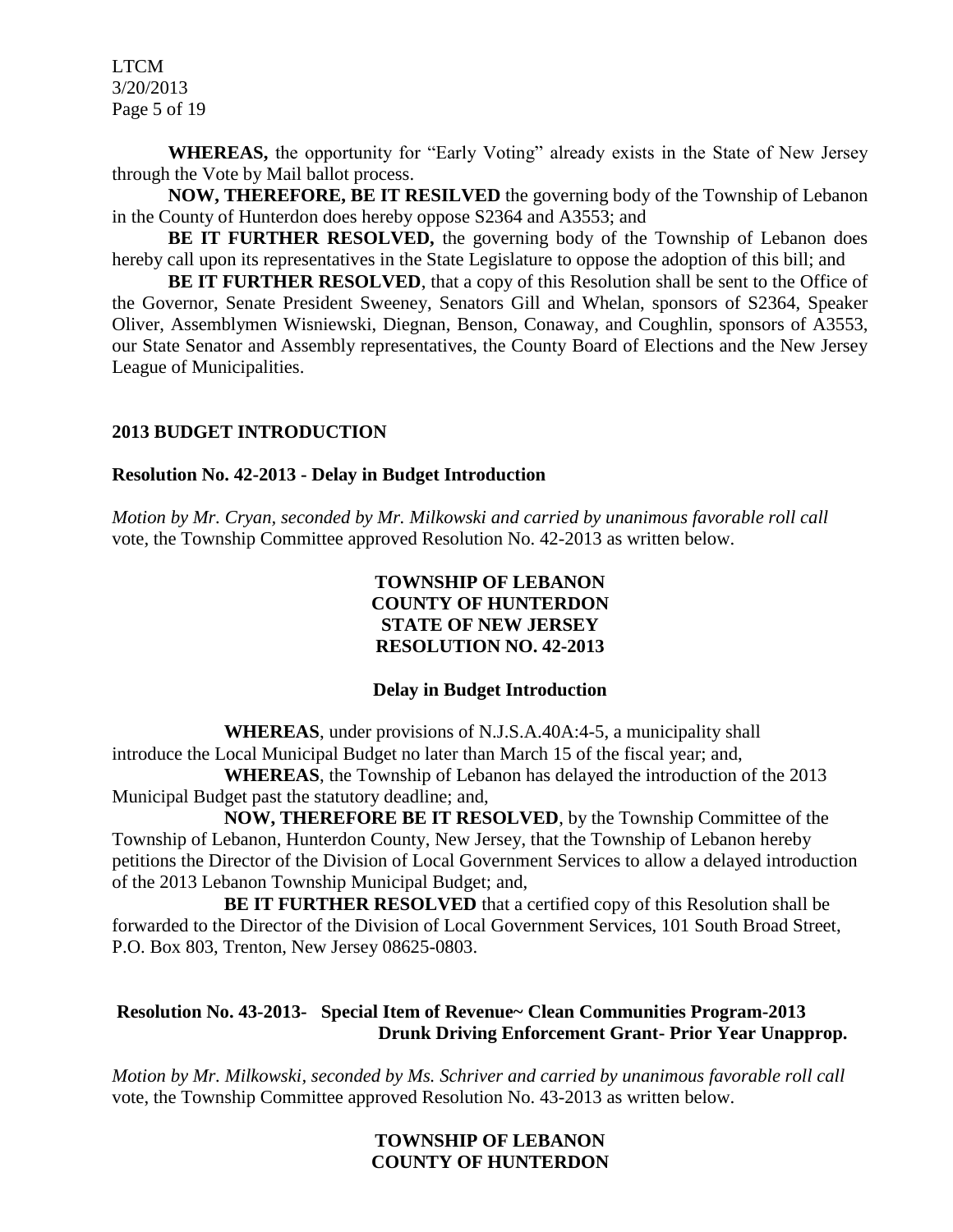## **STATE OF NEW JERSEY RESOLUTION NO. 43-2013**

#### **Special Item of Revenue~ Clean Communities Program-2013 Drunk Driving Enforcement Grant- Prior Year Unapprop.**

**WHEREAS**, the 2013 Local Municipal Budget was introduced on the 20th day of March, 2013; and,

**WHEREAS,** during the fiscal year 2013 the Township of Lebanon has been allocated a state grant for various programs in the amount of \$21,058.00.

**NOW, THEREFORE BE IT RESOLVED**, that petition be made herewith to the Director of the Division of Local Government Services that the 2013 Local Municipal Budget include a special item of revenue under the heading of "Special Items of General Revenue Anticipated with Prior Written Consent of Director of Local Government Services-Public and Private Revenues Offset with Appropriations:"

| Clean Communities Program-2013                         | \$19,459 |
|--------------------------------------------------------|----------|
| Drunk Driving Enforcement Grant – Prior Year Unapprop. | 1,599    |

\$21,058

## **Resolution No. 44-2013 – Special Item of Revenue ~ Uniform Fire Safety Act General Capital Fund**

*Motion by Ms. Schriver, seconded by Mr. Milkowski and carried by unanimous favorable roll call*  vote, the Township Committee approved Resolution No. 44-2013 as written below.

### **TOWNSHIP OF LEBANON COUNTY OF HUNTERDON STATE OF NEW JERSEY RESOLUTION NO. 44-2013**

### **Resolution for Special Item of Revenue Uniform Fire Safety Act General Capital Fund**

 **WHEREAS,** the 2013 Local Municipal Budget was introduced on the 20th day of March, 2013; and,

**WHEREAS**, during fiscal year 2013, the Township of Lebanon has been allocated a state grant for the Uniform Fire Safety Act in the amount of \$8,500.00, and currently has \$900,268 in General Capital Fund Balance available and unencumbered.

**NOW, THEREFORE BE IT RESOLVED**, that petition be made herewith to the Director of the Division of Local Government Services that the 2013 Local Municipal Budget include a special item of revenue under the heading of "Special Items of General Revenue Anticipated with Prior Written Consent of Director of Local Government Services-Other Special Items: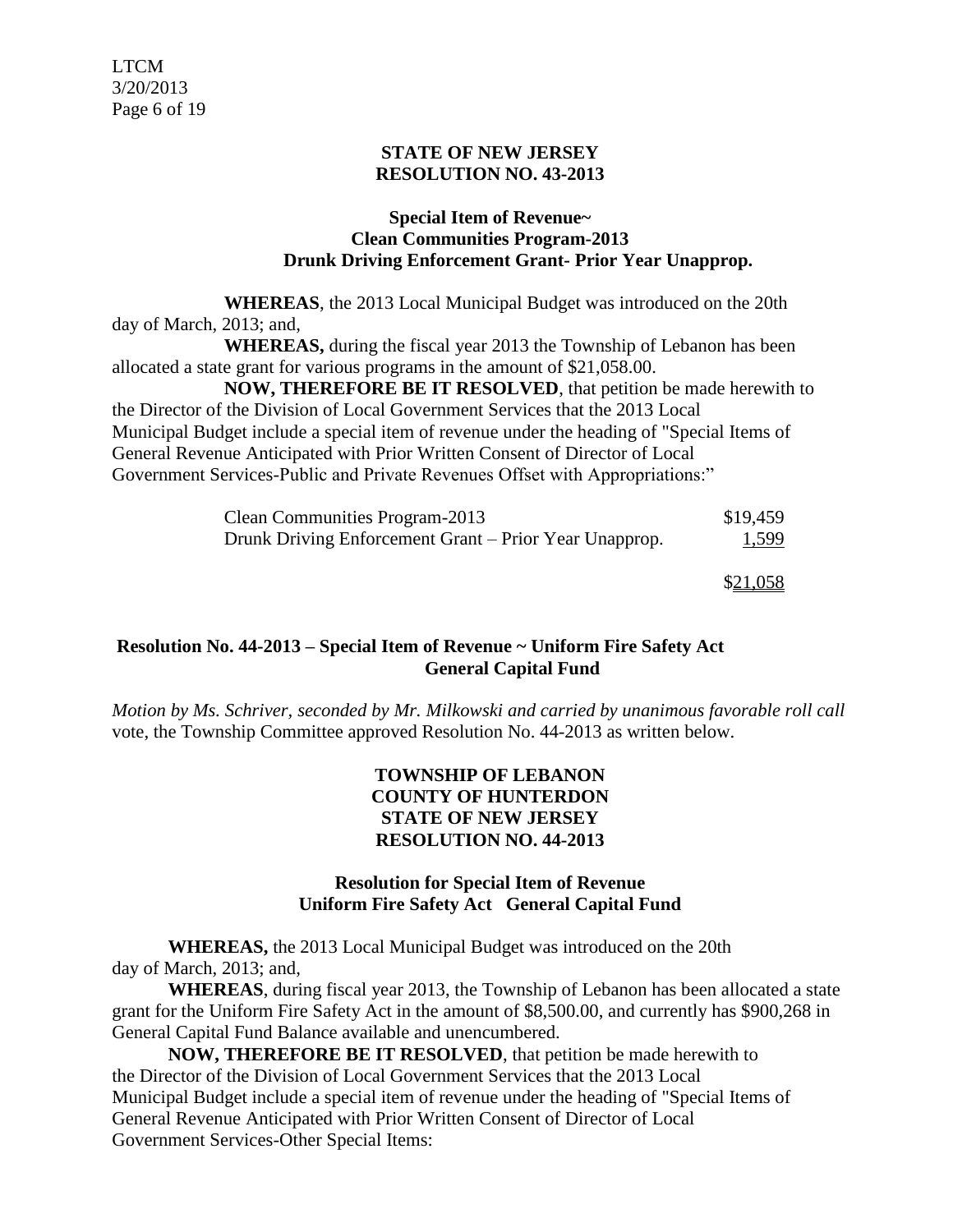| Uniform Fire Safety Act<br><b>General Capital Fund Balance</b> | 8,500<br>900,268 |
|----------------------------------------------------------------|------------------|
|                                                                | \$908,768        |

#### **Resolution No. 45-2013 - Deferral of School Taxes**

*Motion by Ms. Schriver, seconded by Mr. Cryan and carried by unanimous favorable roll call vote,* the Township Committee approved Resolution No. 45-2013 as written below.

### **TOWNSHIP OF LEBANON COUNTY OF HUNTERDON STATE OF NEW JERSEY RESOLUTION NO. 45-2013**

#### **Deferral of School Taxes**

**WHEREAS**, the provisions of C.63, P.L.1991 (The Supplemental Municipal Property Tax Relief Act) under Section 13 required municipalities whose school tax year is on a fiscal basis to defer twenty-five (25) per cent of the maximum allowable amount and anticipate it into their budget over a four (4) year period beginning in budget year 1991, and ending in budget year 1994 as additional Municipal surplus to offset the local property tax levy for local purposes; and,

**WHEREAS**, the provisions of C.63, P.L.1991 were amended in calendar year 1993 that changed the mandatory provision of the use of this deferred school tax to a permissive provision; and,

**WHEREAS**, the revised provisions for electing to utilize the deferred school tax require the governing body to make such election by introduction of the municipal budget.

**NOW, THEREFORE, BE IT RESOLVED** by the Township Committee of the Township of Lebanon that election be made to defer school taxes as of December 31, 2012, and be reflected in the Annual Financial Statement for the year 2012 as follows:

|                                                                   | FY 12-13<br><b>SCHOOL LEVY</b> | <b>MAXIMUM AMOUNT</b><br>OF DEFER TAX |
|-------------------------------------------------------------------|--------------------------------|---------------------------------------|
| Local School Tax                                                  | \$10,037,176.00                | \$5,018,588.00                        |
| TOTAL MAXIMUM DEFER TAX 12/31/12                                  |                                | 5,018,588.00                          |
| LESS – DEFER TAX $12/31/11$                                       |                                | 3,566,263.38                          |
| INCREASE IN MAXIMUM DEFER TAX<br>ALLOWABLE FOR CALENDAR YEAR 2013 |                                | \$1,452,324.62                        |
| ACTUAL AMOUNT INCREASE OF DEFERRED AT 12/31/12                    |                                | \$300,000                             |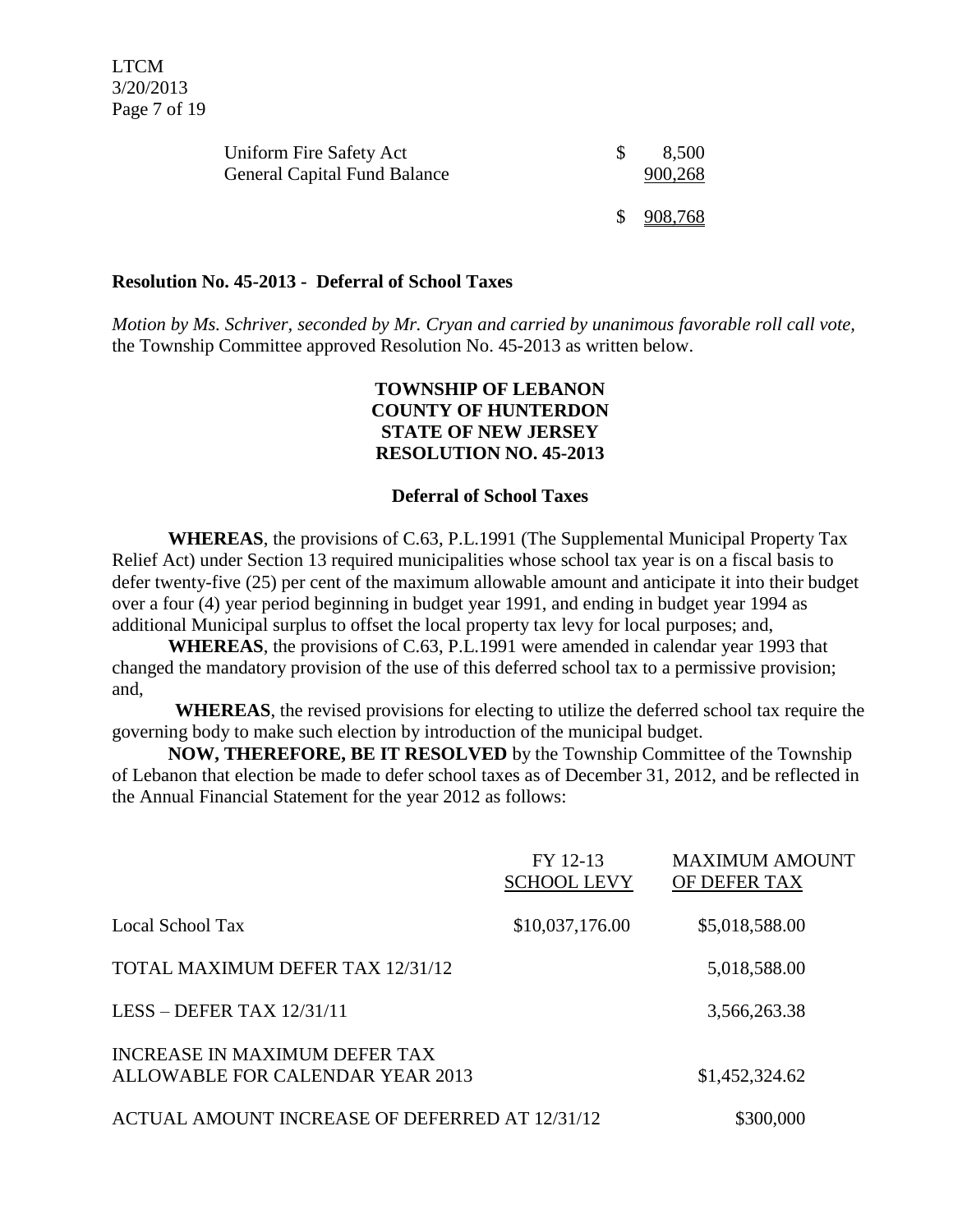LTCM 3/20/2013 Page 8 of 19

#### **Resolution No. 46-2013 - 2013 Municipal Budget Introduction**

*Motion by Mr. Milkowski, seconded by Ms. Schriver and carried by unanimous favorable roll call*  vote, the Township Committee approved Resolution No. 46-2013 as written below.

### **TOWNSHIP OF LEBANON COUNTY OF HUNTERDON STATE OF NEW JERSEY RESOLUTION NO. 46-2013**

#### **2013 Municipal Budget**

**WHEREAS**, the Township of Lebanon is holding a meeting on March 20, 2013, for the purpose of introducing the 2013 Municipal Budget and conducting other matters; and, **NOW, THEREFORE BE IT RESOLVED**, by the Township Committee of the Township of Lebanon, Hunterdon County, New Jersey, that the Township of Lebanon hereby petitions the Director of the Division of Local Government Services that the 2013 Local Municipal Budget be introduced and approved on March 20, 2013.

### **2013 LEBANON TOWNSHIP MUNICIPAL BUDGET**

| Surplus anticipated general revenues  | 1,164,000.00    |
|---------------------------------------|-----------------|
| <b>Total Miscellaneous revenue</b>    | 3,697,548.00    |
| <b>Receipts from Delinquent Taxes</b> | 275,000.00      |
| <b>Local Property Taxes</b>           | 1,093,013.00    |
| <b>Total General Revenues</b>         | \$6,229,561.00  |
| Salaries and Wages                    | \$2,022,929.00  |
| <b>Other Expenses</b>                 | 1,735,002.00    |
| Capital Improvements                  | 923,268.00      |
| Debt Service                          | 522,312.00      |
| <b>Statutory Expenses</b>             | 532,418.00      |
| <b>Reserve for Delinquent Taxes</b>   | 493,632.00      |
| Total 2013 Municipal Budget           | \$6,229,561.00  |
| <b>Municipal Tax Rate</b>             | $$0.147$ (Est.) |

### **Public hearing will be held on April 20, 2013.**

### **OLD BUSINESS**

### **Municipal Complex Cell Tower – Co-Locator Agreement**

Mr. Casale discussed with the Committee concerns he had with the Co-Locator Agreement and the permits for the cell tower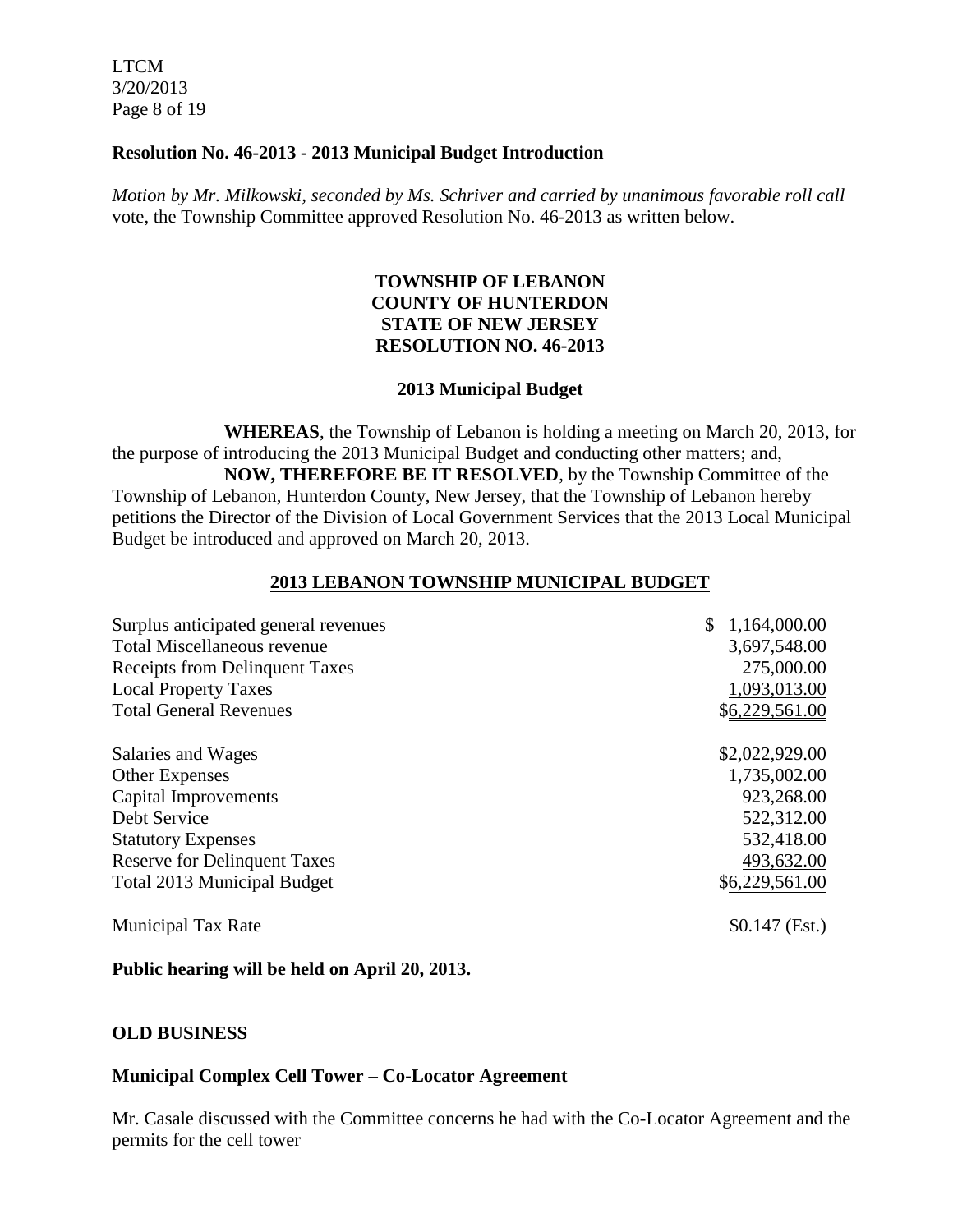LTCM 3/20/2013 Page 9 of 19

**Request to Store EMS Patient Records**- **Tino DeSantis** – Discussion regarding storage of old EMS records was tabled to the executive session.

### **Request for a Red Light/Siren Permit – Edward Schaffer**

#### *Motion by Ms. Schriver, to approve the request, no second, motion died due to lack of second*

Mr. Cryan asked the Mayor if he could ask any questions of the applicant. Mayor McKee told him yes. Fire Chief Ed Schaffer explained that his primary responsibility is to respond to the scene and evaluate what is going on and make a determination for what is needed at the scene. The Fire Department is very fortunate to have 2 command vehicles. However, being the Chief he does not always have his command vehicle. Sometimes members take the command vehicles and go to training leaving himself or the Deputy Chief without a vehicle. To get to the scene in a timely fashion and make an evaluation as to what is needed is the reason for the request. Mayor McKee questioned what happens with the red lights and sirens if someone stops being a fireman. Chief Schaffer stated that it would be an item that would be purchased by him personally, and then he could pass them along, he could sell them or he could trade them when his term as Fire Chief was over. The permit would be destroyed as well. Mr. Cryan stated that it looked like the Committee has never allowed anybody in a personal vehicle to have a red light and siren. He stated that one of the concerns is that Mr. Schaffer is not always going to be the driver of the vehicle that is equipped with sirens and red lights.

*Motion by Mayor McKee, seconded by Mr. Cryan and carried by favorable roll call vote, the*  Township Committee denied the Red Light Permit. Ayes: McKee, Cryan Nays: Schriver, Abstain Milkowski Motion did not carry.

### **Fire Department – Request for Squad Building**

Paul Ibsen, President of the Lebanon Township Volunteer Fire Department and Chief Ed Schaffer were present. They handed the Committee a copy of a written proposal for the Rescue Squad building. The membership of the Lebanon Township Volunteer Fire Department is requesting that the Township Committee consider authorizing the department to resume use of the squad building as an EMS/Fire service facility. They only seek use of the facility and not ownership of the building. In addition it would be acceptable for use by civic groups, such as: recreation committee, historical society, or town functions such as elections. The food pantry could also stay on sight. The Fire Department also wants to explore the possibility of establishing a warming center at the squad building, complete with male, female showers and possibly a washer and dryer for residents needing temporary assistance during black outs and storms. That is important after having had 2 bad storms where people have been without power for 2 weeks at a time. They are now providing the same Fire/Ems using existing Fire Department facilities. This has become a difficult situation regarding, storage protection of vehicles, housing for duty crews and storage of supplies. Training is also a priority. Being able to utilize the squad building for training it would expand the options to host specialty training for the members. Given permission to use the squad building would alleviate much of this concern. Moving the pancake breakfast to the squad building at a later date is another goal. Conditions of the squad building, as written in articles in local media, have given an estimate of \$83,000 in repairs needed for the facility. They have identified the following issues: damage to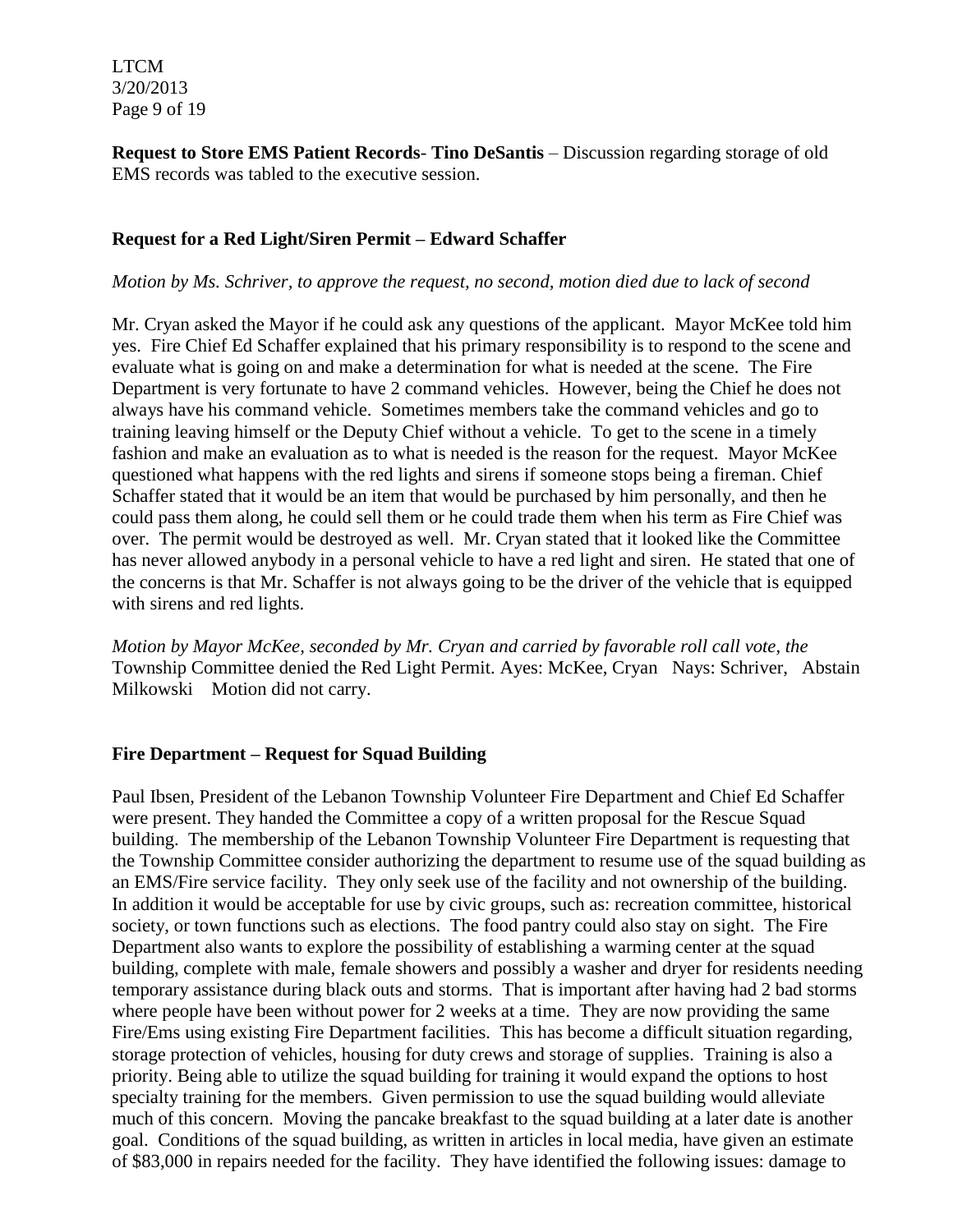LTCM 3/20/2013 Page 10 of 19

rear siding, gutter and fascia. Existing bay doors need complete replacement, floor in the bays, numerous tiles are broken and missing. The drop ceiling throughout the structure needs to be replaced, acoustic tiles at a bare minimum. The ambulance bay closets and storage doors are broken, holes are punched in the walls, wiring exposed. In the bathrooms, one or more toilets are not working, a sink is not working. The room divider, separating bays from the meeting area, needs complete replacement. Several panels are broken off, the weather stripping is missing along the bottom and the panels no longer fit flush and close. The carpet in meeting area is heavily soiled. The entire kitchen is in need of taping and spackling at the water damage sites from when the building lost heat and pipes burst. The dish washer is not working and the stove is missing. It needs general landscaping work, brush trimming and weeding around the exterior of the building. The plan for rehabilitating the Squad building priorities would be Phase 1 to restore the ambulances bays, replace all the building entry doors including garage doors, cabinet storage repair, and floor repair and replace room divider. Phase 2 would be the bathrooms and kitchen-trying to get ADA compliant restrooms. They believe that there is grant money for that. They are looking to add a shower, making repairs to the plumbing on all of the toilets and sinks and make them operational, redo the kitchen with a replacement stove and other appliances as called for, repair the dishwasher, tape, and spackle and paint the walls. Phase 3 would be to remove paneling on walls in meeting room, sheetrock walls and paint. Replace acoustic tiles in the entire drop ceiling. Replace carpet with Pergo or new carpet and redo all the window treatments. The Lebanon Township Volunteer Fire Department has always been good stewards of the equipment and facilities entrusted to them by the citizens of the Township and the Township Committee. This tradition will certainly continue with their use of the Squad building. Mayor McKee stated that the building is certainly in disrepair by the pictures presented to them. Mayor McKee then asked about funding, was it something that the Fire Department was going to fund or would they be looking for help from the Township? Chief Schaffer stated that it has been discussed by the Fire Department at their budget meeting. The Fire Department is willing to contribute some money toward the project. They do not have an exact amount as they do not know what they are up against. They have looked around the building and saw things that need repair but do not know the cost. They do not know what the cost is for appliances or what it will cost to bring the building up to code. The Fire Department is willing to contribute something, yes. They talked about doing a few coin drives to raise money. They have heard of grant money if they are trying to make the building into a warming center for a shelter in the event it is needed for storms. They are working on finding out the different criteria for a warming facility as opposed to a shelter to find out what grant money would be available. They would defiantly be looking for assistance. They also have a lot of guys who are in the building trade that are members of the department; a lot of the work would be done by the members. They would like some financial help.

Mayor McKee asked if the Fire Department could handle Phase 1. Basically it is getting the ambulance back under cover. Chief Schaffer stated that the ambulances are under cover now. Mayor McKee stated that security is a problem and the Fire Department stated that they were going to replace all doors. Mayor McKee asked if that was something that they can handle. Chief Schaffer stated that they have not got estimates for the work. They did a walk through as to prioritize what work needs to be done first. Obviously the securing of the building would be first and foremost. To get estimates on those items and to see what the number is would be a start. Mr. Cryan asked if access to their resources' would enable them to complete Phase 1 without any help. Chief Schaffer stated that without prices they did not know. Mr. Ibsen stated they would have to bring it to the members. They also stated that the building would be available to the community. They are looking to put it back to the way it was, with the Fire Department taking care of the scheduling and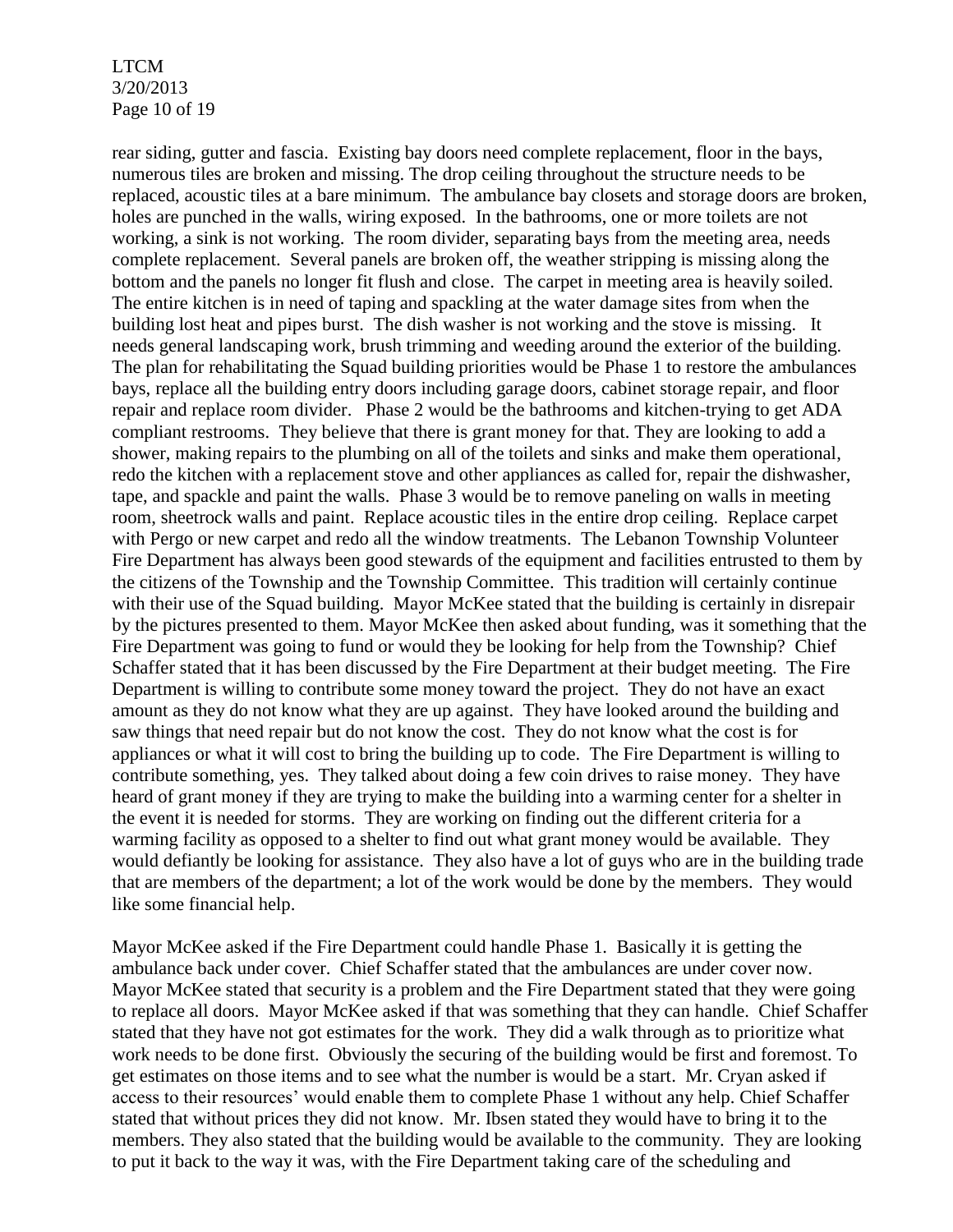LTCM 3/20/2013 Page 11 of 19

arrangements and the upkeep. Mr. Cryan stated that they had mentioned relocating the kitchen facilities to the squad building for the breakfasts. The Fire Department feels it is a better place for the breakfast. Mr. Cryan asked what was in their plans for the other building. Mr. Ibsen stated that nothing that is official. They have talked about not having a need for 3 stations; they talked about possibly doing a joint facility with the Township to house an engine and an ambulance on the other side of the Township. Mr. Cryan asked if their plans were to keep something over there for access for members of the road department. Chief Schaffer stated that they want to keep vehicles on that side of town, not house everything here. Mr. Milkowski asked that possibly the Township could use some of the area for other functions, like the DPW? Chief Schaffer stated yes. Attorney Staples recommended that the Township Committee consider formal arrangements if they are thinking of doing this since the Township owns the building and it would be a lease to the Fire Department. Ms. Schriver stated that it should be taken in to consideration that there may be another group that is interested in the building. She thinks that technically the school is suppose to be the warming station and she stated that the Township has struggled with the emergency management group and she feels the Township has not been clear to the residents, but she thinks that the school was defined as an emergency area, since it already has showers and the space. Chief Schaffer stated that the school does not have generator power and with the squad building they would have electric.

*Motion by Mayor McKee, seconded by Mr. Milkowski and carried by favorable roll call vote, the*  Township Committee gave the Fire Department use of the Rescue Squad building, starting with Phase 1 and finishing up with Phase 3 and a lease agreement to be drawn up between the two parties. Ayes: McKee, Milkowski, Cryan Abstain: Schriver

### **Comcast Cable Franchise**

Mayor McKee stated that the current franchise with Comcast Cable expires April 18, 2015. The municipality has until April 18, 2014 to issue a municipal report. This municipal report is usually prepared by an advisory committee appointed by the Township Committee after it conducts a fact finding on the current service provided by the cable operator and the needs of the municipality and its residents. Preparation of this municipal report is worthwhile but a time consuming process as it allows for wide ranging investigation of the current state of cable service in the Township in a forum for the Township residents to express their concerns.

Mayor McKee stated that the Township would like to have an advisory committee made up of people that are concerned about their cable service. It is their one time chance to have input, but it takes a group to get together on it. It is their chance to voice concerns and complaints, like people who do not have cable in their area. The Committee is trying to put this out to the community, maybe put it in the newspaper or on the website to see if the Committee can get some interested people from the Township to get involved with this. Ms. Schriver stated that she thinks that involvement also means members have to research the Township as she knows there are residents that are not being served, that is part of it, finding out who is not being served, what schools or organizations could use, some cable or equipment to the school; it is not just meeting, it is also researching. The Mayor is going to put something on the website.

### **Township Historians** – **Facebook Page**- Tabled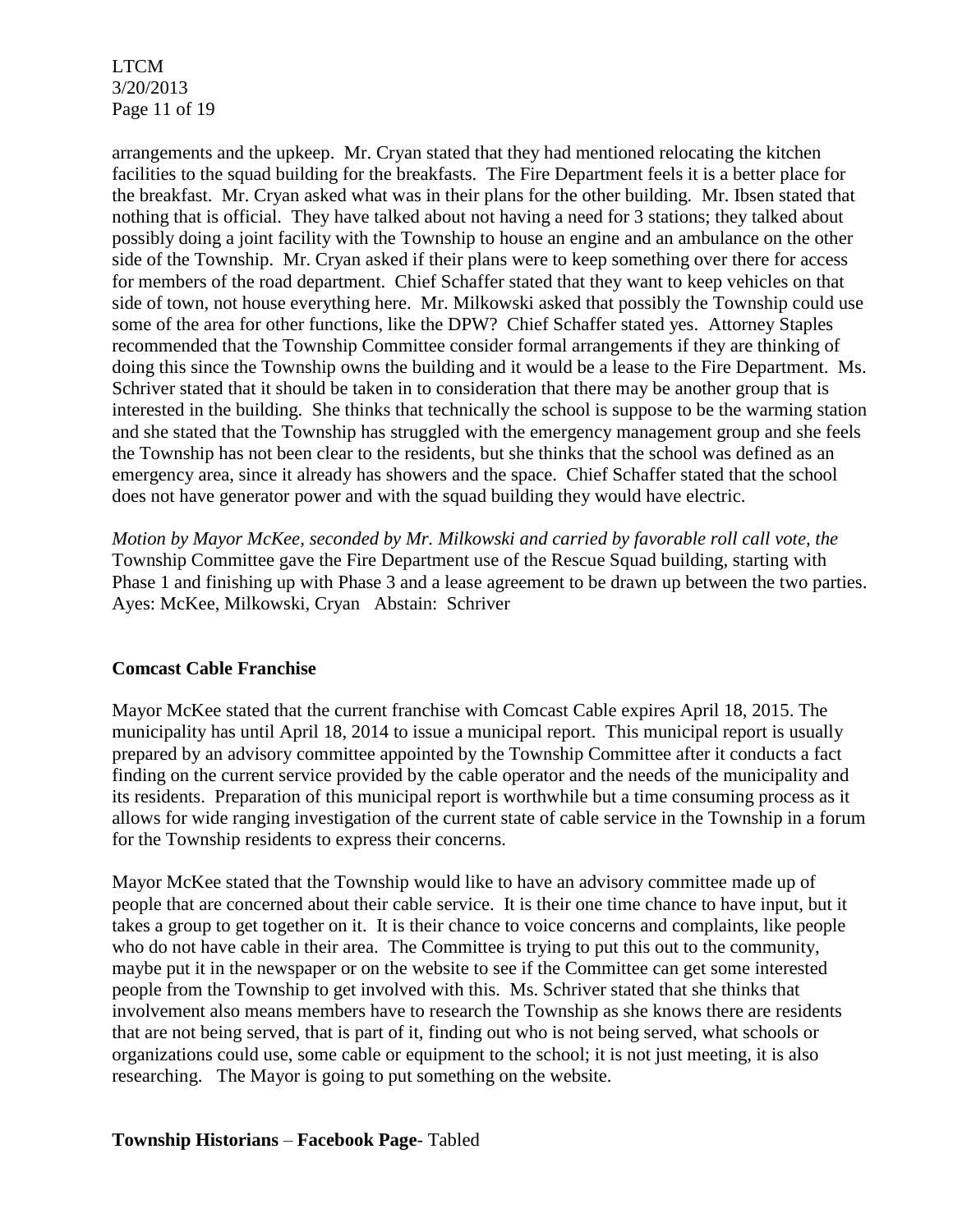LTCM 3/20/2013 Page 12 of 19

### **Bourbon Street Blues Festival** – Police Chief Mattson Memo

Mayor McKee read the memo from Police Chief Mattson regarding the reservations he has about signing off on the permit pending for the Bourbon Street Blues Festival. Chief Mattson states that he has been advised that the Blues Fest plans on using a private security force during the event with no plans to have a police presents. This is a large event on Township property where alcohol beverages will be dispensed. In anticipation that police will be required to respond for assistance or disturbances, necessary manpower should be available on site at their expense. The normal road coverage patrol will be one officer or maximum of two, with the possibility that the patrol will not be available to respond promptly to the Blues Fest. There was an estimate of 3,000 attendees last year. For the record, the Committee is in total agreement that they support the Chief and what he feels we need at the event, the Committee is behind him. Mayor McKee will reach out to the Chief.

### **Final On-Site Supervision Payment – DPW Garage Project**

A bill from Keith Chambers was presented to the Committee. Mr. Milkowski stated that he thought the payment should be tabled until the building is complete. Mr. Cryan felt there was no need to table it, as he had no intentions of approving it as it is. Mr. Cryan does not know what was misunderstood about completion by the 28 of the month. For him, on his own, to just keep his people there then send a bill for it, is ridiculous. Mayor McKee wanted to put it aside, let him get all his punch list items complete and possibly revisit, just so there is no litigation. Mr. Milkowski wanted to see it tabled until the work is complete. Ms. Schriver feels that it is an unfair request. Tabled, no payment is to be made at this time. A contract is a contract.

## **Approve Preparation of Payment** – Matarazzo Excavation

Mayor McKee stated that the equipment has been moved to the unsafe structure site. He does not know if the asbestos is off yet. He should be done by the end of the week with the unsafe structures so what the Mayor would like the Township to do is to cut a check for Matarazzo Construction, hold it unsigned and pay it when the work is deemed complete. Ms. Schriver agreed with the Mayor. Mayor McKee stated that this was deemed an emergency. The work is one day for demo, one day for the asbestos removal and the next day the buildings will be down and carted away. It was agreed that a check would be cut and held unsigned. The check would be released when the work is deemed complete by the Construction Official and the Mayor.

*Motion by Ms. Schriver, seconded by Mayor McKee and carried by favorable roll call vote, the* Township Committee approved cutting a check for payment, to be held until Construction Official and Mayor approve it for release. Ayes: Schriver, McKee, Milkowski Nays: Cryan

## **Maxwell Property – Lot Line Adjustment**

*Motion by Ms. Schriver, seconded by Mayor McKee and carried by favorable roll call vote, the* Township Committee approved Resolution 47-2013. Ayes: Schriver, McKee, Milkowski Abstain: Cryan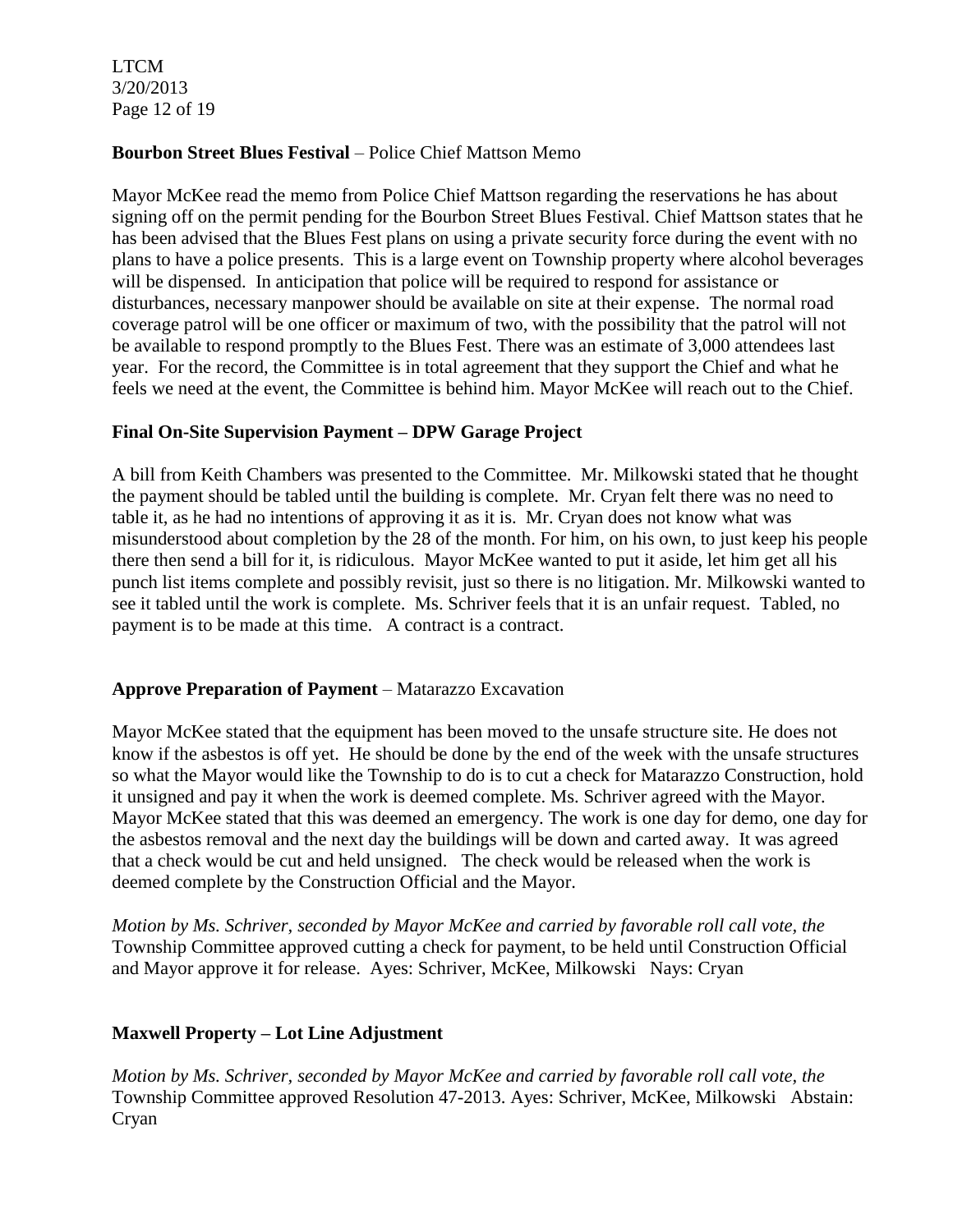### **TOWNSHIP OF LEBANON COUNTY OF HUNTERDON STATE OF NEW JERSEY RESOLUTION NO. 47-2013**

## **A RESOLUTION AUTHORIZING APPLICATION FOR A LOT LINE ADJUSTMENT OR MINOR SUBDIVISION, AS REQUIRED, IN CONNECTION WITH THE ACQUISITION OF REAL PROPERTY KNOWN AS A PORTION OF**

### **BLOCK 64, LOT 7.03 ON THE TAX MAP OF THE TOWNSHIP OF LEBANON**

**WHEREAS**, the Township of Lebanon has determined that a portion of the property known as Block 64, Lot 7.03 (hereinafter, the Property), is needed by the Township for a public purpose; and

**WHEREAS**, the Township of Lebanon has previously authorized, by ordinance, the negotiation with the owners of the Property to acquire a fee simple interest in a portion of said block and lots; and

**WHEREAS,** in connection with said acquisition, it will be necessary to make application to the appropriate Board of the Township for a lot line adjustment or minor subdivision of the Property.

**NOW, THEREFORE, BE IT RESOLVED** by the Township Committee of the Township of Lebanon, in the County of Hunterdon and State of New Jersey, as follows:

1.That the application to the appropriate Board of the Township of Lebanon for a lot line adjustment or minor subdivision is hereby authorized in connection with the acquisition of a fee simple real property interest in a portion of Block 64, Lot 7.03. The actual metes and bounds description of the Property will be in accordance with a survey to be prepared and paid for by the Township.

2.That the Township shall pay for all surveys, preparation of documents or other submissions relating to this proposed lot line adjustment/minor subdivision, as well as the professional fees necessitated by the lot line adjustment/ minor subdivision.

3.That the Township may assign its obligations and liabilities under any Contract entered into with the Property owners to the Lebanon Township Fire Department, and , if so assigned, may act on behalf of the Lebanon Township Fire Department in the perfection of any such application for lot line adjustment/minor subdivision as authorized by the Fire Department..

**BE IT FURTHER RESOLVED** that the Mayor, Clerk of the Township, Township Treasurer, and any other proper official or professional of the Township be and each of them is hereby authorized and directed to execute and deliver any and all documents and instruments and to do and cause to be done any and all acts and things necessary or proper for carrying out the transactions contemplated by this Resolution.

### **DPW Building Sign**

Ms. Schriver stated that at the last meeting there were several suggestions for the sign at the Public Works building and none of the signs were what the Committee wanted, so Ms. Schriver got a quote on a wooden sign. The Township would install it, the sign is 36 x 60 and the cost is \$500. It would probably be a white background; could use green lettering or whatever. Mayor McKee stated that it is wood, painted, and asked if it was a pressure treated wood. Mayor McKee is worried about the wood, which will need maintenance and it will continue to need to be painted. Mayor McKee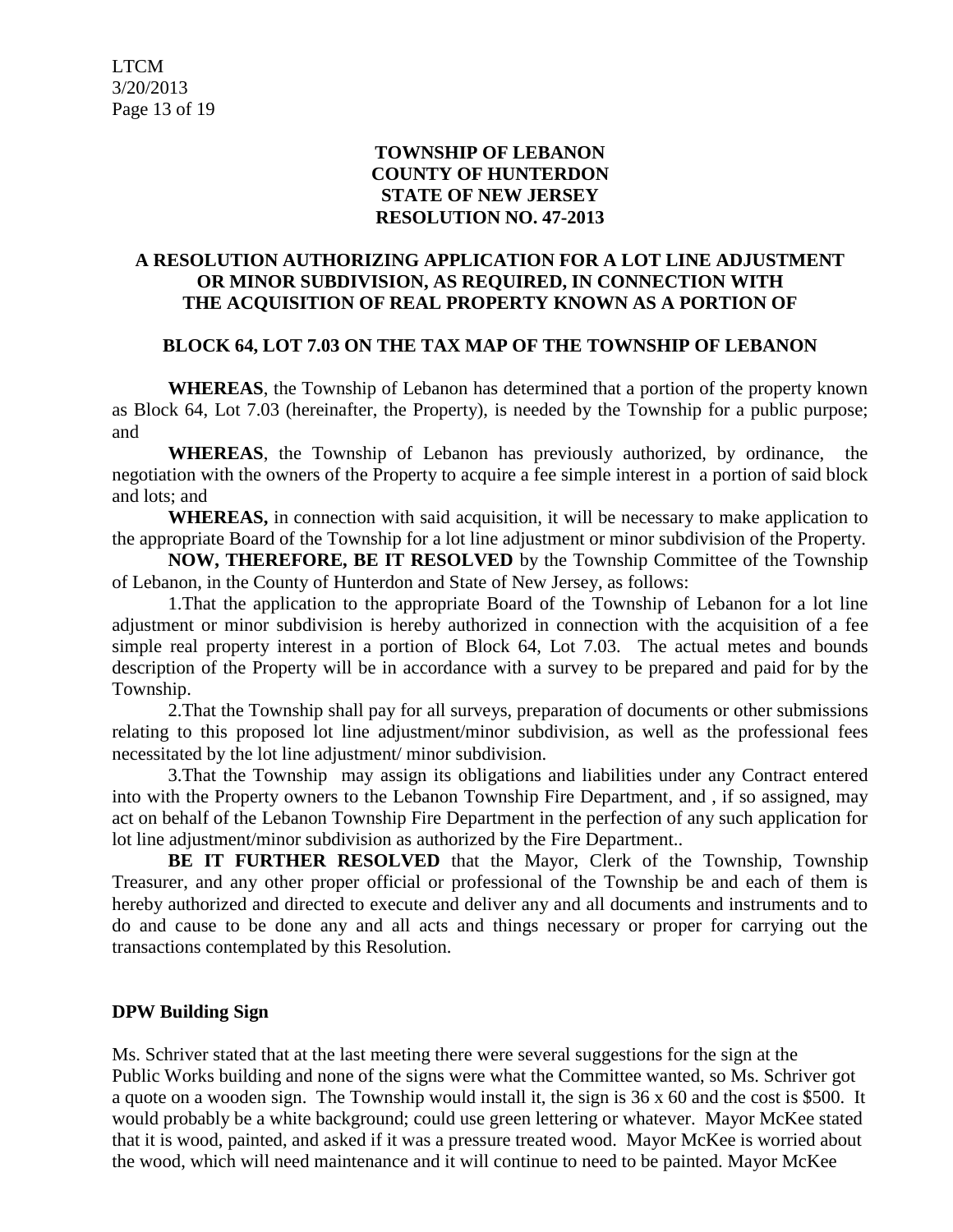LTCM 3/20/2013 Page 14 of 19

asked if anyone had asked the DPW Supervisor what he might like. Mr. Milkowski wanted to know if there were any other materials more permanent than wood for the sign, something that will last longer. Ms. Schriver will check into it.

## **NEW BUSINESS**

### **Social Affair Permit- St. John Neumann Church** – **6/1/2013**

*Motion by Ms. Schriver, seconded by Mr. Cryan and carried by unanimous favorable roll call vote,* the Township Committee approved a Social Affair Permit for an event to be held on June 1, 2013.

### **PRESENTATION OF VOUCHERS**

Committee Members provided a description of vouchers exceeding \$1000.00.

Mr. Milkowski had a issue with the final payment for the fueling system in the amount of \$54,792. There is a problem with this tank as it also supplies fuel to the heaters inside. The issue is, when the tank runs down to 20", it stops working. They did some work on it; they think they have it corrected; this is under their portion of the project. What Mr. Milkowski wants to do, even though there is \$26,987.00 that is 1/3 on hold back, if we still retain it, then that is sufficient. If not, that gets paid out so many days after, say 30 days, after completion of the project, then he thinks that the Township needs to hold some money off this bill. Mayor McKee stated that was to make sure they come back and repair it and he asked why they could not repair it right now. Mr. Milkowski stated that they believe they did. When the fuel tank drops down to 20" there is a pump on the second floor which supplies oil to the burners inside, it would not draw that distance. They will not know if it works until the fuel drops down below 20" again. That is why money should be left to cover that.

*Motion by Ms. Schriver, seconded by Mr. Milkowski and carried by favorable roll call vote, the* Township Committee approved the amended March 20, 2013 bill list in the amount \$210,676.86 to include: pay only \$45,000 of the \$54,792.68 for Independence Contractors, Inc. and issue a check to Matarazzo Excavating for \$30,570 to be held unsigned until the work is deemed complete, total amended bill list of \$231,454.18. Ayes: Schriver, McKee, Milkowski Nays: Cryan

### **CORRESPONDENCE**

Tax Collector's Report for the month of February 2013

## **PUBLIC COMMENTS**

*Motion by Ms. Schriver, seconded by Mr. Milkowski and carried by unanimous favorable roll call*  vote, the Township Committee opened the Public Comment portion of the meeting.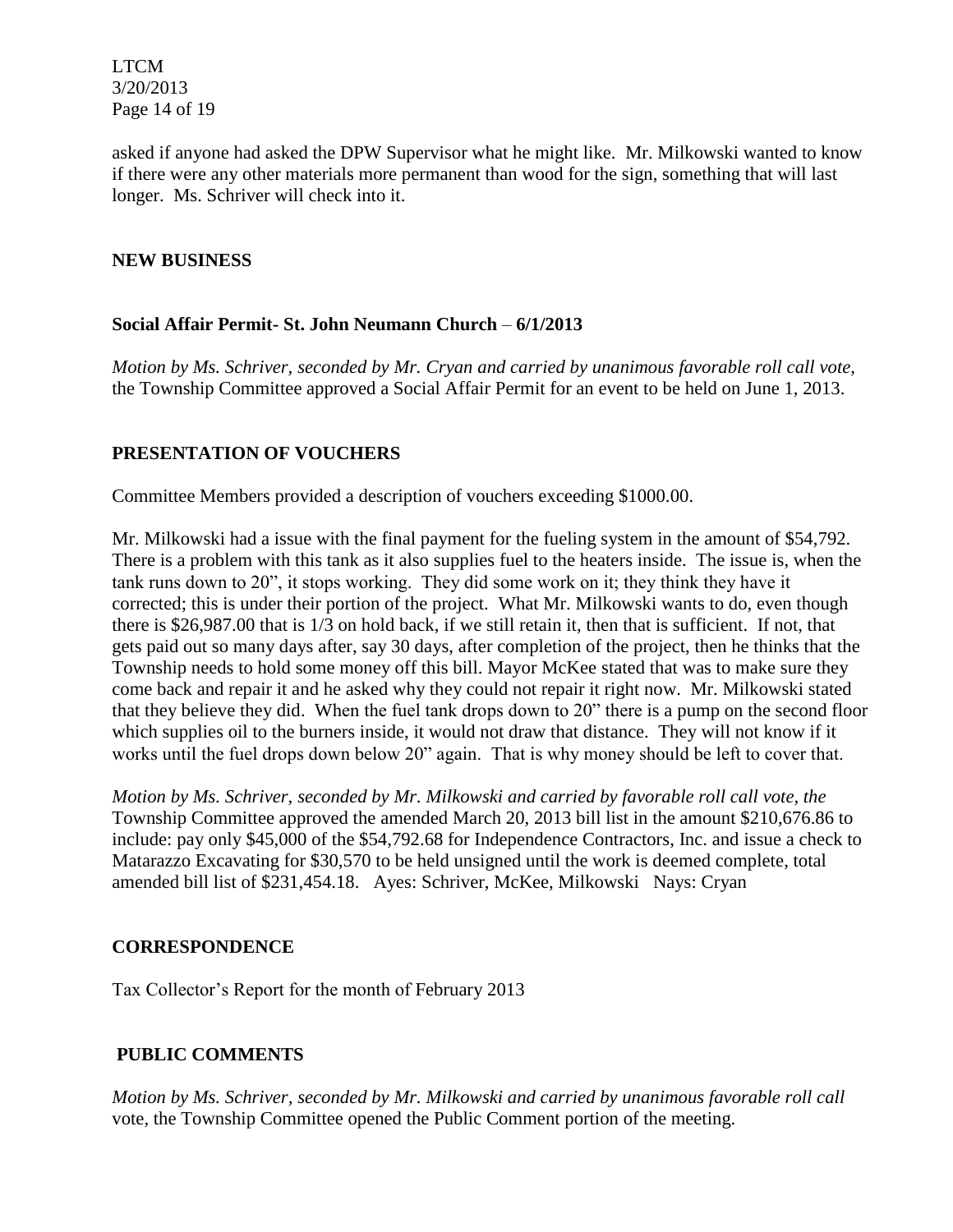LTCM 3/20/2013 Page 15 of 19

Laurie Hoffman, 213 Buffalo Hollow Road stated that several times the Committee is coming up with motions and voting on things and not allowing any public comment. The Fire Department taking over the Rescue Squad is a major thing to not allow any public comment. Mr. Milkowski stated that the meeting is opened to the public for agenda items and Ms. Hoffman stated that they did not know what the proposal was at that time. There was no public comment on what the Committee did. The Committee is not allowing anyone else to come forward, she is not against the Fire Department having the building, she feels that the Rescue Squad and Fire Department are a hot issue and she thinks that there should public input into it, other options instead of just the Committee making the decision. On the Maxwell property, is the Township going to own the property or the Fire Department? Mr. Milkowski stated that is will be merged with the Fire Department property. Last Friday Mrs. Hoffman attended a senior's township meeting. She told the Mayor and Clerk that she would attend as liaison for the Township. They want to have permission for a representative from the county senior group to come and sit at the Township building so if any resident that has any concerns they can come here. They are going to see if Ms. Hoffman can be the liaison on the committee because she might be too young. She feels there needs to be more follow through with what the Committee is doing She stated, that as of today, the cleanup of the Swack Church is being done by nobody connected with the Lebanon Township Governing body. A group will be working again on the weekend. They have been on the 69 News in Allentown. The Express Times and the Democrat have been there also. There are about 100 graves at the site. They are finding more and more stones. There is a group called the Gravematters and their biggest thing is to go into old cemeteries, find out about them and reset the stones. They are hoping to set the stones and make it look like a cemetery when it's done. Mayor McKee asked if they were moving the stones. Mrs. Hoffman understood that no one has touched the stones; there are red flags that mark every time someone finds a stone, they are putting red flag markers, so everyone knows when they are working in the area. They also believe that in the past Ralph Lomerson had gone in and put the stones all around a tree, he thought he was saving the stones by doing that.

Russ Monahan, Dutch Hill Road, stated that he wanted to thank the Committee for entertaining the Fire Company's restoration of the Squad building. He stated that the Township will retain ownership of the building and they will lease it for a nominal fee and he will pay the dollar. He also stated that if an ambulance or a fire truck or a police car is backed in the front doors, that is still all for the residents of the Township, not the Fire Company. This Township has a multi million dollar budget and he was asking the Committee to scrutinize the budget and see if there is a way to help the Fire Company get the job done. He does not feel that the whole burden should be put on their shoulders. He asked if there was a way of bonding for the cost of the repairs to try to expedite the whole thing. Mayor McKee state they would take it into consideration.

Fred Schlesinger, 58 Bunnvale Road, stated that he wanted to thank the volunteers for what they do for the town. He stated that the Township has had the building for over a year and there is no money in the budget for the building. Ms. Schriver stated the money was going to be raise through foundations and grants. Mr. Schlesinger suggested that maybe changes could be made to the budget in order to accommodate getting the building finished. Mr. Schlesinger also stated that the Fire Station is owed by the Fire Department as he has seen a deed, there is not going to be a lease found. He also felt the patient records were not an executive item. Mr. Milkowski explained that there legal issues attached.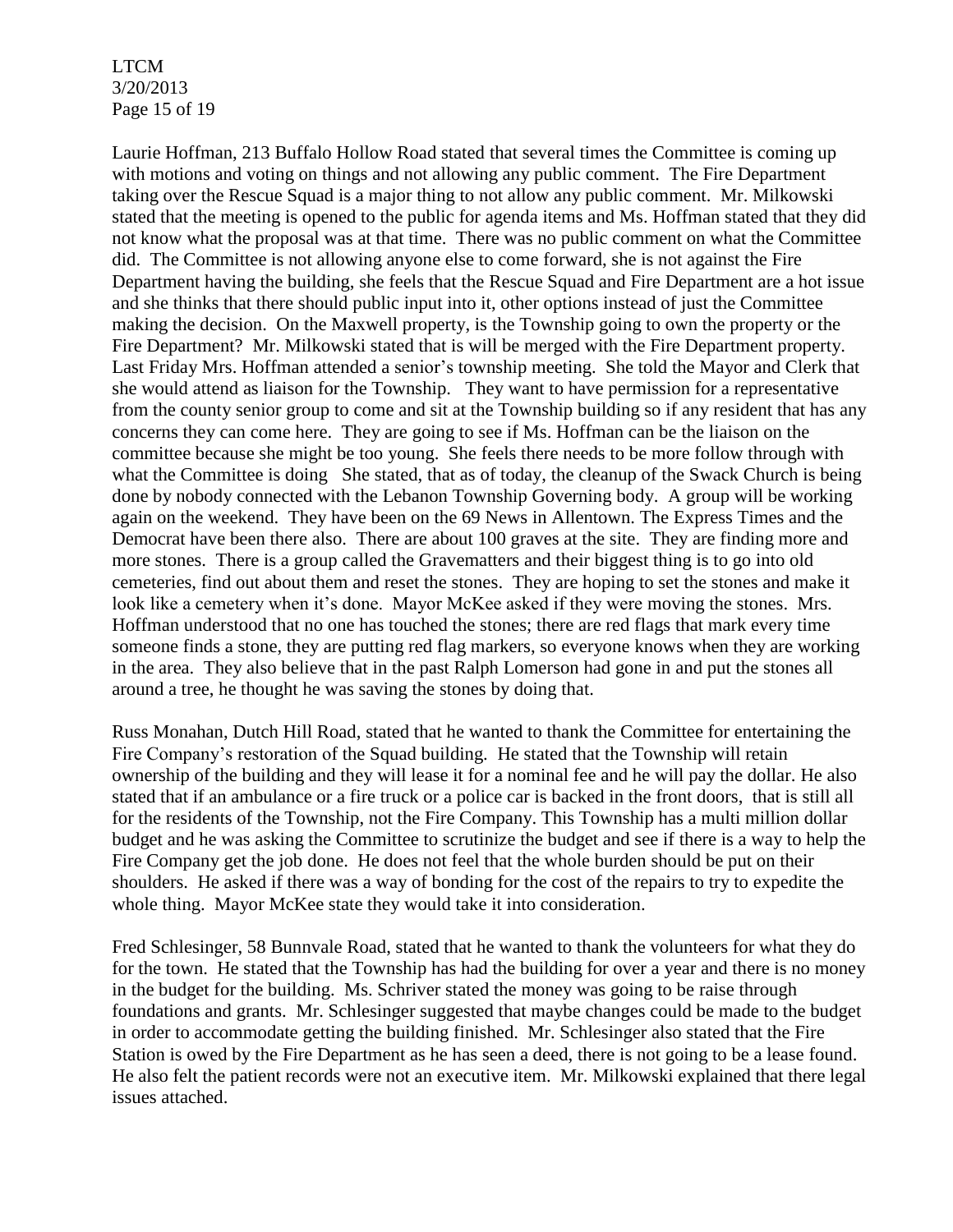LTCM 3/20/2013 Page 16 of 19

Anthony Casale – Mr. Casale thanked the Committee for tabling the COAH ordinance. He explained the circumstances involving his home and COAH fees. Mr. Casale discussed the cell tower and the permits for it.

Fred Schlesinger- Commenting on the cell tower, Mr. Schlesinger stated that he knows things have a way of lingering and he is required to only get cell service from one carrier, Verizon, because nothing but that cell tower reaches Bunnvale Road. There are benefits to the public for having a colocator on the tower and he hopes that the Committee is aware of the fact that the longer this is delayed the more expensive it is for some town residents that are stuck with one particular carrier.

Victor Hoffman-213 Buffalo Hollow Road stated that he felt the Committee took a step backwards tonight. He does not have a problem with the Fire Company taking over the building, but feels that the Committee should have listened to other proposals. He feels that would have been fairer to the residents. He wished that they had taken another week to finalize the proposal and acceptance of it. He thinks that there is going to be residents that are not happy with this. He asked if the Township is able to request from Comcast the rate on how long it takes to do repairs and the record of how many repairs they have and how many service repairs they have in our community. Ms. Schriver stated that we can put anything in it, it is important that this is a 10 year commitment, you have to wait 10 years to do it all over again. Mr. Hoffman stated that he would help with the advisory committee if they are unable to find anyone. Under Bourbons Street Blues Fest, he asked if our insurance plays in that in any way. Mayor McKee stated that they have their own insurance. Ms. Schriver stated that they have their own insurance but it is our property. Mr. Hoffman stated alcohol is being sold on our property, someone goes out has a tragedy are we in anyway liable? Mr. Milkowski stated are we going to be sued, absolutely. Will they collect from us, probably not. Mr. Cryan stated that in the world of lawyers anyone can be sued. Mr. Hoffman stated that the Township would probably wind up paying because they are more apt to pay it then fight it. If the Township can not have the police department present, then Mr. Hoffman does not believe that the Blues Fest should have the festival or he would like the Committee to authorize our Police Department to do a sobriety test on everyone leaving. Ms. Schriver stated that it was already decided that they are not having it if they do not have our police.

Nancy Darois of Butler Park Road stated that this has been the worst meeting that she has ever been to. She stated that the Committee has not supervised or understood half the items they are suppose to, first one was about the garage. She wanted go know if the DPW was ready to move in. Mr. Milkowski stated that there is a temporary CO. Ms. Darois asked, "No more money? I don't hear that do I". Mr. Milkowski stated that he did not know of any more money, the Township is not paying anymore. Ms. Darois asked if they are going to get their Certificate of Occupancy to move in. Mr. Milkowski again stated there is a temporary one. The last things they are waiting on is the shower, the floor had to be retiled and they have to set the drain, get an inspection on it and then they are going to do a building inspection, another thing that needed to be done was to line the handicapped parking area. Mayor McKee stated that they do have the ability to move in. Ms. Darois stated that the Township does not need the Blues Fest at all because if they are drinking, they are not thinking. She feels that the Committee needs to get their paperwork a little bit more together. She does not agree with the COAH ordinance.

Ed Schaffer- Fire Chief stated that April of 2010 is when the First Aid Squad ran into their issues and the building has been vacant since. The Fire Department has sat back since that time and tried to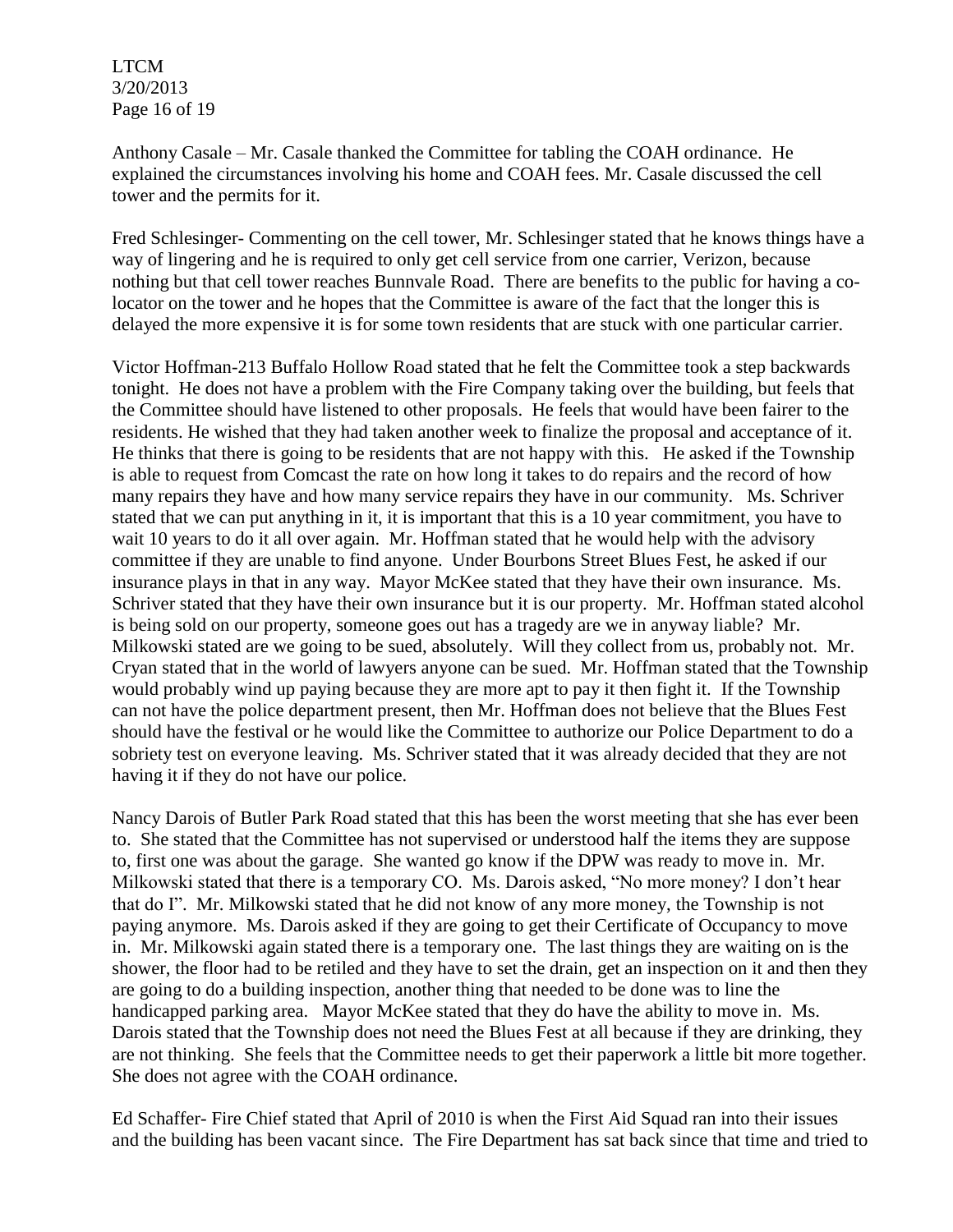LTCM 3/20/2013 Page 17 of 19

keep their end of things together in hopes of moving forward with the building. The Township brought up the idea of the community center and nobody else came forward with a plan and the Fire Department took the opportunity to work with the Township. They look forward to working with the Township in putting the building back to what it was and have it here for the community.

Anthony Casale of Bunnvale Road asked how many times have we discussed the cell tower over the last 2 years. It just gets delayed and delayed and it does not come around. Mr. Casale discussed the generator providing electric service to the Fire Company.

*Motion by Ms. Schriver, seconded by Mr. Milkowski and carried by unanimous favorable roll call*  vote, the Township Committee closed the Public Comment portion of the meeting.

# **EXECUTIVE SESSION**

There are 2 items for executive session. Two matters of potential litigation storing of patient records notice of lien and the second is contract negotiation.

*Motion by Ms. Schriver, seconded by Mr. Milkowski and carried by unanimous favorable roll call*  vote, the Township Committee approved Resolution No. 48-2013 and convened in executive session at 9:50 p.m.

### **TOWNSHIP OF LEBANON COUNTY OF HUNTERDON STATE OF NEW JERSEY RESOLUTION NO. 48-2013 RESOLUTION AUTHORIZING EXECUTIVE SESSION**

**WHEREAS,** the Open Public Meetings Act; *N.J.S.A.* 10:4-6 *et seq*., declares it to be the public policy of the State to insure the right of citizens to have adequate advance notice of and the right to attend meetings of public bodies at which business affecting the public is discussed or acted upon; and

**WHEREAS,** the Open Public Meetings Act also recognizes exceptions to the right of the public to attend portions of such meetings; and

**WHEREAS**, the Mayor and Committee find it necessary to conduct an executive session closed to the public as permitted by the *N.J.S.A*. 40:4-12; and

**WHEREAS**, the Mayor and Committee will reconvene in public session at the conclusion of the executive session;

**NOW, THEREFORE, BE IT RESOLVED** by the Mayor and Committee of the Township of Lebanon, County of Hunterdon, State of New Jersey that they will conduct an executive session to discuss the following topic(s) as permitted by *N.J.S.A*. 40:4-12:

\_\_\_\_\_\_A matter which Federal Law, State Statute or Rule of Court requires be kept confidential or excluded from discussion in public (Provision relied upon: \_\_\_\_\_\_\_\_\_\_\_\_\_\_\_\_\_\_\_\_\_\_\_\_\_\_\_\_\_\_\_);

A matter where the release of information would impair a right to receive funds from the federal government;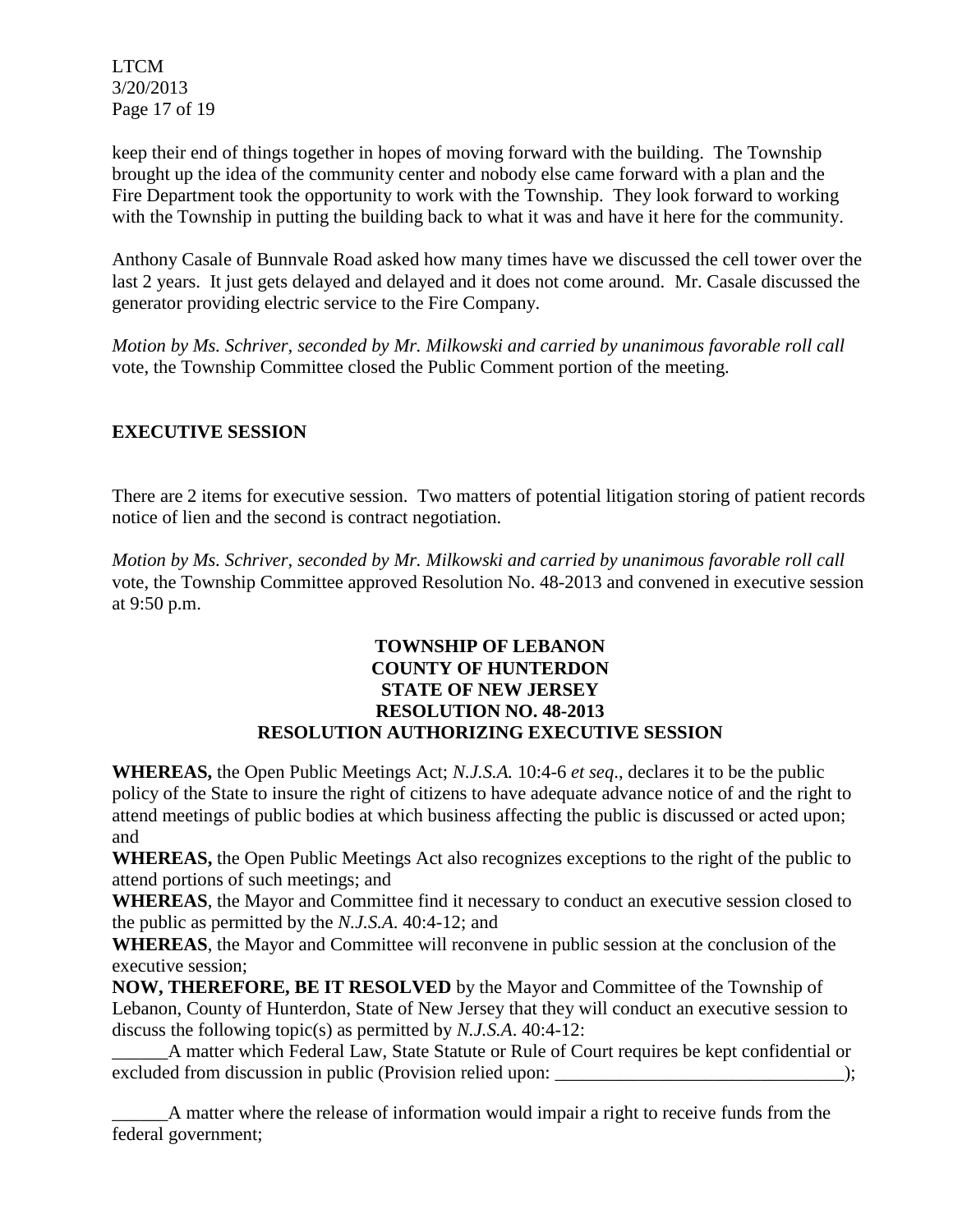### LTCM 3/20/2013 Page 18 of 19

A matter whose disclosure would constitute an unwarranted invasion of individual privacy;

\_\_\_\_\_\_A collective bargaining agreement, or the terms and conditions thereof (Specify contract:

 $\qquad \qquad \text{)}$ ;

X A matter involving the purpose, lease or acquisition of real property with public funds, the setting of bank rates or investment of public funds where it could adversely affect the public interest if discussion of such matters were disclosed; Real Estate Acquisitions;

Tactics and techniques utilized in protecting the safety and property of the public provided that their disclosure could impair such protection;

\_\_\_\_\_\_Investigations of violations or possible violations of the law;

 X Pending or anticipated litigation or contract negotiation in which the public body is or may become a party; (The general nature of the litigation or contract negotiations is: \_\_\_Professional Service Contracts –. The public disclosure of such information at this time would have a potentially negative impact on the municipality's position in the litigation or negotiation; therefore this information will be withheld until such time as the matter is concluded or the potential for negative impact no longer exists.)

 Matters falling within the attorney-client privilege, to the extent that confidentiality is required in order for the attorney to exercise his or her ethical duties as a lawyer; (The general nature of the matter is:

OR the public disclosure of such information at this time would have a potentially negative impact on the municipality's position with respect to the matter being discussed; therefore this information will be withheld until such time as the matter is concluded or the potential for negative impact no longer exists.*)*;

 Matters involving the employment, appointment, termination of employment, terms and conditions of employment, evaluation of the performance, promotion or disciplining of any specific prospective or current public officer or employee of the public body, where all individual employees or appointees whose rights could be adversely affected have not requested in writing that the matter(s) be discussed at a public meeting; (The employee(s) and/or general nature of discussion is: Union Contract\_\_\_\_\_\_\_\_\_\_\_\_ the public disclosure of such information at this time would violate the employee(s) privacy rights; therefore this information will be withheld until such time as the matter is concluded or the threat to privacy rights no longer exists.;

\_\_\_\_\_\_Deliberation occurring after a public hearing that may result in the imposition of a specific civil penalty or loss of a license or permit;

**BE IT FURTHER RESOLVED** that the Mayor and Committee hereby declare that their discussion of the subject(s) identified above may be made public at a time when the Township Attorney advises them that the disclosure of the discussion will not detrimentally affect any right, interest or duty of the Township or any other entity with respect to said discussion.

**BE IT FURTHER RESOLVED** that the Mayor and Committee, for the reasons set forth above, hereby declare that the public is excluded from the portion of the meeting during which the above discussion shall take place.